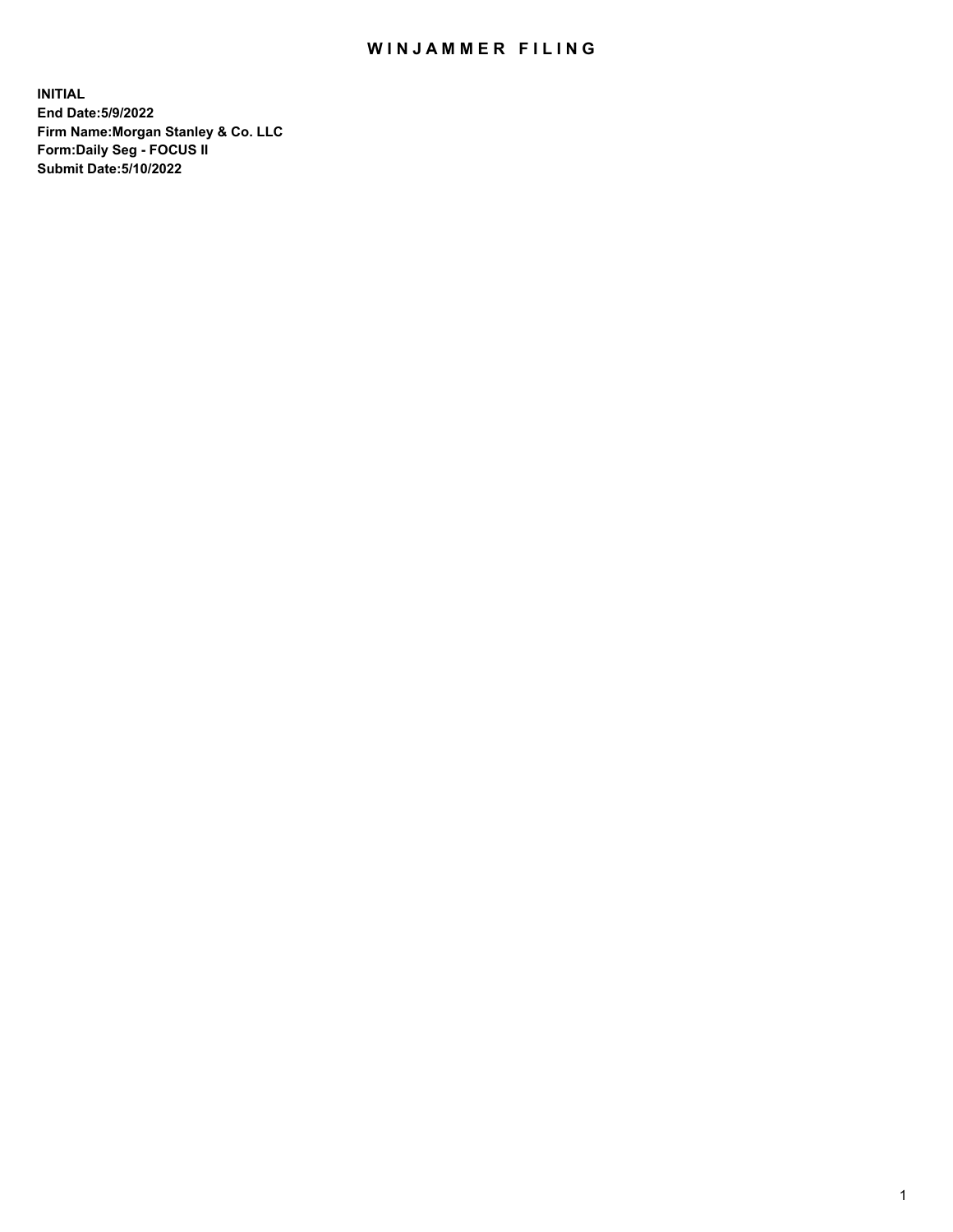**INITIAL End Date:5/9/2022 Firm Name:Morgan Stanley & Co. LLC Form:Daily Seg - FOCUS II Submit Date:5/10/2022 Daily Segregation - Cover Page**

| Name of Company                                                                                                                                                                                                                                                                                                                | Morgan Stanley & Co. LLC                               |
|--------------------------------------------------------------------------------------------------------------------------------------------------------------------------------------------------------------------------------------------------------------------------------------------------------------------------------|--------------------------------------------------------|
| <b>Contact Name</b>                                                                                                                                                                                                                                                                                                            | <b>Ikram Shah</b>                                      |
| <b>Contact Phone Number</b>                                                                                                                                                                                                                                                                                                    | 212-276-0963                                           |
| <b>Contact Email Address</b>                                                                                                                                                                                                                                                                                                   | lkram.shah@morganstanley.com                           |
| FCM's Customer Segregated Funds Residual Interest Target (choose one):<br>a. Minimum dollar amount: ; or<br>b. Minimum percentage of customer segregated funds required:%; or<br>c. Dollar amount range between: and; or<br>d. Percentage range of customer segregated funds required between: % and %.                        | 235,000,000<br><u>0</u><br><u>00</u><br>00             |
| FCM's Customer Secured Amount Funds Residual Interest Target (choose one):<br>a. Minimum dollar amount: : or<br>b. Minimum percentage of customer secured funds required:%; or<br>c. Dollar amount range between: and; or<br>d. Percentage range of customer secured funds required between:% and%.                            | 140,000,000<br><u>0</u><br><u>00</u><br>0 <sup>0</sup> |
| FCM's Cleared Swaps Customer Collateral Residual Interest Target (choose one):<br>a. Minimum dollar amount: ; or<br>b. Minimum percentage of cleared swaps customer collateral required:% ; or<br>c. Dollar amount range between: and; or<br>d. Percentage range of cleared swaps customer collateral required between:% and%. | 92,000,000<br><u>0</u><br><u>00</u><br>00              |

Attach supporting documents CH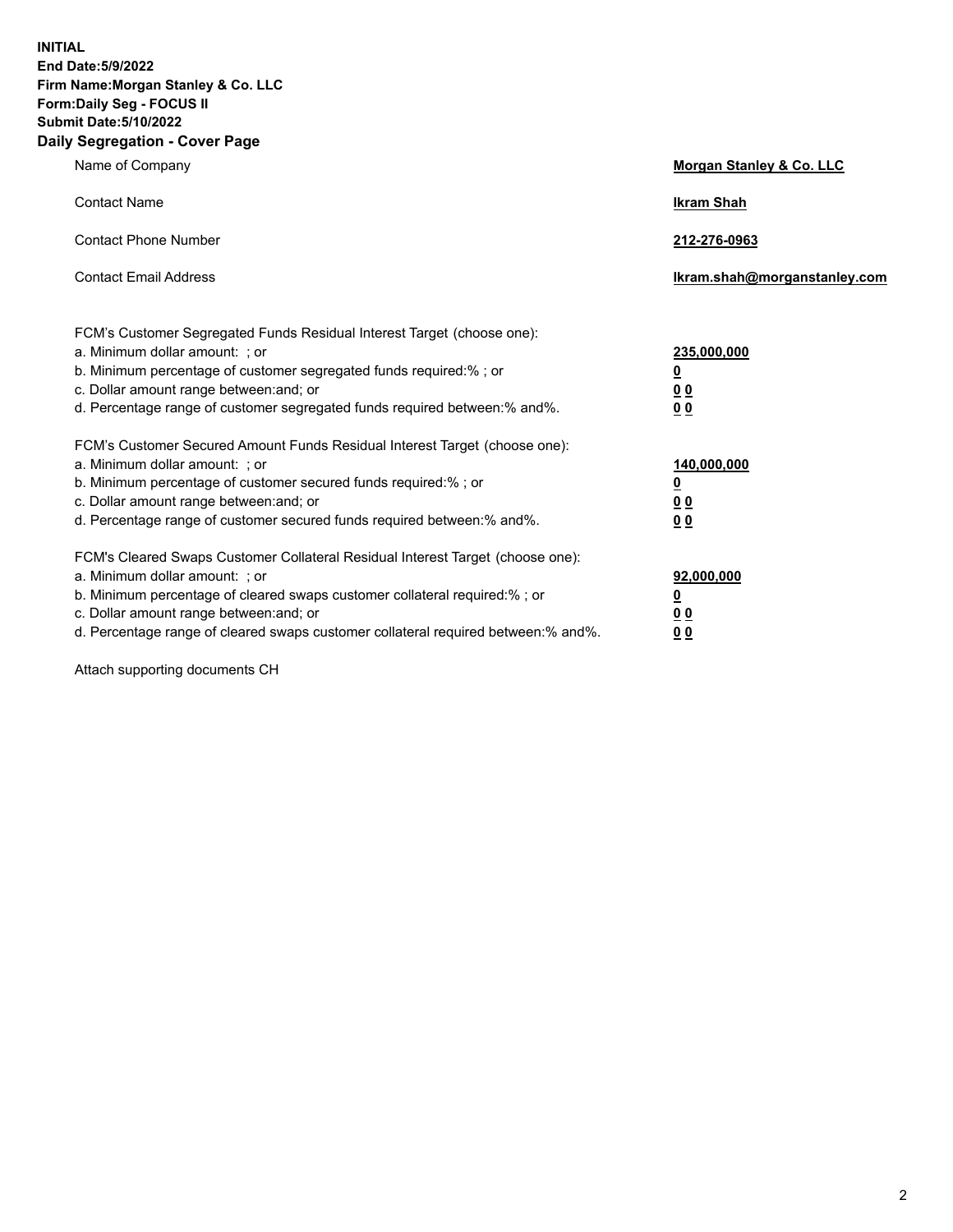## **INITIAL End Date:5/9/2022 Firm Name:Morgan Stanley & Co. LLC Form:Daily Seg - FOCUS II Submit Date:5/10/2022 Daily Segregation - Secured Amounts**

Foreign Futures and Foreign Options Secured Amounts Amount required to be set aside pursuant to law, rule or regulation of a foreign government or a rule of a self-regulatory organization authorized thereunder

- 1. Net ledger balance Foreign Futures and Foreign Option Trading All Customers A. Cash **5,288,791,092** [7315]
	- B. Securities (at market) **2,603,919,426** [7317]
- 2. Net unrealized profit (loss) in open futures contracts traded on a foreign board of trade **518,819,239** [7325]
- 3. Exchange traded options
	- a. Market value of open option contracts purchased on a foreign board of trade **42,460,319** [7335]
	- b. Market value of open contracts granted (sold) on a foreign board of trade **-25,713,925** [7337]
- 4. Net equity (deficit) (add lines 1. 2. and 3.) **8,428,276,151** [7345]
- 5. Account liquidating to a deficit and account with a debit balances gross amount **310,780,155** [7351] Less: amount offset by customer owned securities **-308,154,143** [7352] **2,626,012**
- 6. Amount required to be set aside as the secured amount Net Liquidating Equity Method (add lines 4 and 5)
- 7. Greater of amount required to be set aside pursuant to foreign jurisdiction (above) or line 6.

## FUNDS DEPOSITED IN SEPARATE REGULATION 30.7 ACCOUNTS

- 1. Cash in banks
	- A. Banks located in the United States **93,565,075** [7500]
	- B. Other banks qualified under Regulation 30.7 **300,709,872** [7520] **394,274,947**
- 2. Securities
	- A. In safekeeping with banks located in the United States **1,466,628,580** [7540]
	- B. In safekeeping with other banks qualified under Regulation 30.7 **93,370,240** [7560] **1,559,998,820**
- 3. Equities with registered futures commission merchants
	-
	- B. Securities **0** [7590]
	- C. Unrealized gain (loss) on open futures contracts **5,897,968** [7600]
	- D. Value of long option contracts **0** [7610]
	- E. Value of short option contracts **0** [7615] **35,750,159** [7620]
- 4. Amounts held by clearing organizations of foreign boards of trade
	- A. Cash **0** [7640]
	- B. Securities **0** [7650]
	- C. Amount due to (from) clearing organization daily variation **0** [7660]
	- D. Value of long option contracts **0** [7670]
	- E. Value of short option contracts **0** [7675] **0** [7680]
- 5. Amounts held by members of foreign boards of trade
	-
	-
	- C. Unrealized gain (loss) on open futures contracts **512,921,271** [7720]
	- D. Value of long option contracts **42,460,319** [7730]
	- E. Value of short option contracts **-25,713,925** [7735] **6,705,374,639**
- 6. Amounts with other depositories designated by a foreign board of trade **0** [7760]
- 7. Segregated funds on hand **0** [7765]
- 8. Total funds in separate section 30.7 accounts **8,695,398,565** [7770]
- 9. Excess (deficiency) Set Aside for Secured Amount (subtract line 7 Secured Statement Page 1 from Line 8)
- 10. Management Target Amount for Excess funds in separate section 30.7 accounts **140,000,000** [7780]
- 11. Excess (deficiency) funds in separate 30.7 accounts over (under) Management Target **124,496,402** [7785]

**0** [7305]

[7354] **8,430,902,163** [7355]

**8,430,902,163** [7360]

[7530]

[7570]

A. Cash **29,852,191** [7580]

 A. Cash **5,131,786,367** [7700] B. Securities **1,043,920,607** [7710] [7740] **264,496,402** [7380]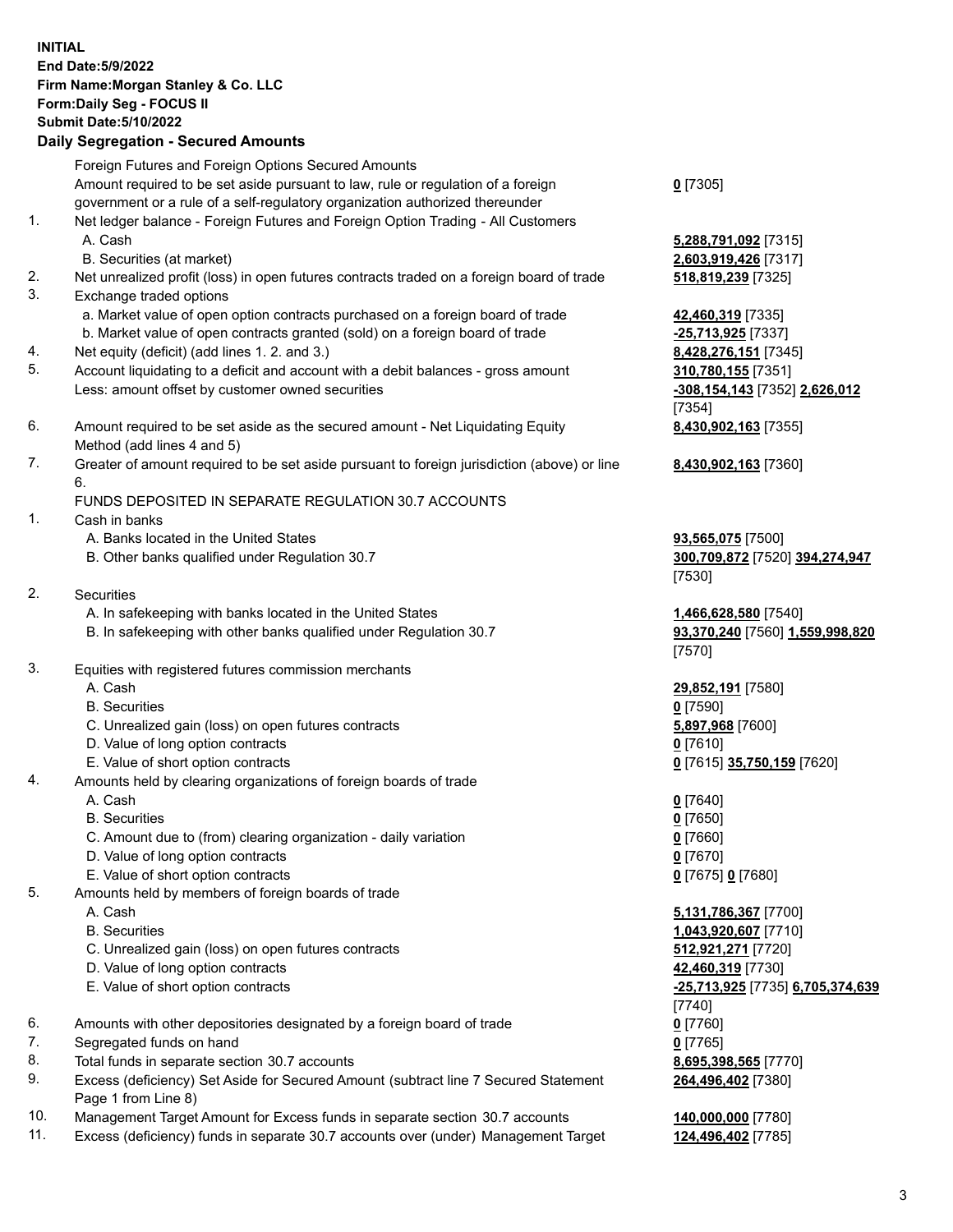**INITIAL End Date:5/9/2022 Firm Name:Morgan Stanley & Co. LLC Form:Daily Seg - FOCUS II Submit Date:5/10/2022 Daily Segregation - Segregation Statement** SEGREGATION REQUIREMENTS(Section 4d(2) of the CEAct) 1. Net ledger balance A. Cash **22,403,011,656** [7010] B. Securities (at market) **9,258,508,018** [7020] 2. Net unrealized profit (loss) in open futures contracts traded on a contract market **-6,410,962,534** [7030] 3. Exchange traded options A. Add market value of open option contracts purchased on a contract market **2,642,691,579** [7032] B. Deduct market value of open option contracts granted (sold) on a contract market **-2,071,869,971** [7033] 4. Net equity (deficit) (add lines 1, 2 and 3) **25,821,378,748** [7040] 5. Accounts liquidating to a deficit and accounts with debit balances - gross amount **1,612,144,201** [7045] Less: amount offset by customer securities **-1,607,748,229** [7047] **4,395,972** [7050] 6. Amount required to be segregated (add lines 4 and 5) **25,825,774,720** [7060] FUNDS IN SEGREGATED ACCOUNTS 7. Deposited in segregated funds bank accounts A. Cash **1,973,303,606** [7070] B. Securities representing investments of customers' funds (at market) **0** [7080] C. Securities held for particular customers or option customers in lieu of cash (at market) **3,410,488,451** [7090] 8. Margins on deposit with derivatives clearing organizations of contract markets A. Cash **14,829,063,570** [7100] B. Securities representing investments of customers' funds (at market) **0** [7110] C. Securities held for particular customers or option customers in lieu of cash (at market) **5,691,659,401** [7120] 9. Net settlement from (to) derivatives clearing organizations of contract markets **-432,214,458** [7130] 10. Exchange traded options A. Value of open long option contracts **2,642,691,579** [7132] B. Value of open short option contracts **-2,071,869,971** [7133] 11. Net equities with other FCMs A. Net liquidating equity **19,035,029** [7140] B. Securities representing investments of customers' funds (at market) **0** [7160] C. Securities held for particular customers or option customers in lieu of cash (at market) **0** [7170] 12. Segregated funds on hand **156,360,166** [7150] 13. Total amount in segregation (add lines 7 through 12) **26,218,517,373** [7180] 14. Excess (deficiency) funds in segregation (subtract line 6 from line 13) **392,742,653** [7190] 15. Management Target Amount for Excess funds in segregation **235,000,000** [7194]

- 16. Excess (deficiency) funds in segregation over (under) Management Target Amount
	- Excess

**157,742,653** [7198]